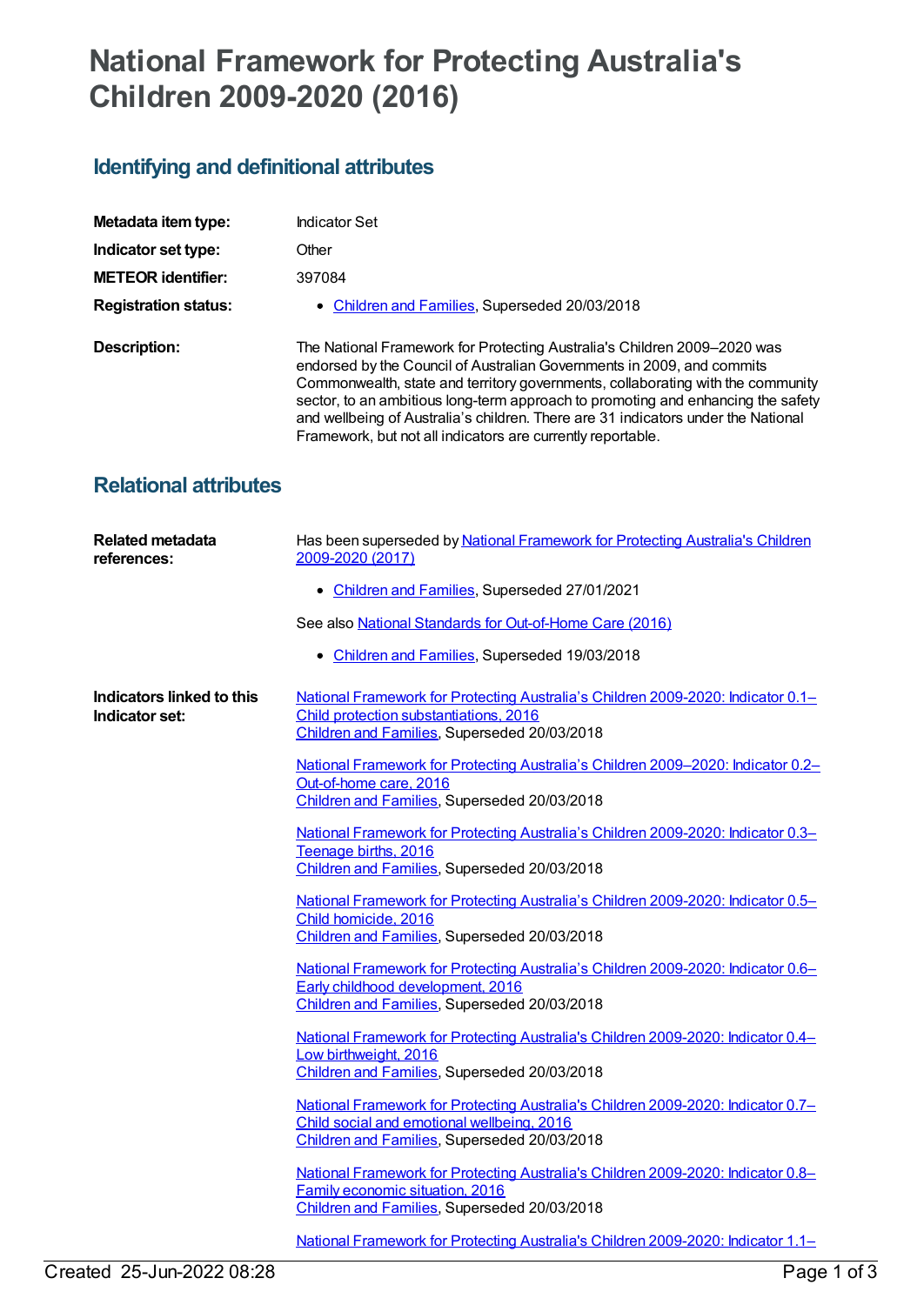Family functioning, 2016 [Children](https://meteor.aihw.gov.au/RegistrationAuthority/17) and Families, Superseded 20/03/2018

National Framework for Protecting Australia's Children [2009-2020:](https://meteor.aihw.gov.au/content/656872) Indicator 1.2– Perceived safety, 2016 [Children](https://meteor.aihw.gov.au/RegistrationAuthority/17) and Families, Superseded 24/03/2018

National Framework for Protecting Australia's Children [2009-2020:](https://meteor.aihw.gov.au/content/656889) Indicator 2.1– Family support service use, 2016 [Children](https://meteor.aihw.gov.au/RegistrationAuthority/17) and Families, Superseded 20/03/2018

National Framework for Protecting Australia's Children [2009-2020:](https://meteor.aihw.gov.au/content/656891) Indicator 2.2– Early childhood education, 2016 [Children](https://meteor.aihw.gov.au/RegistrationAuthority/17) and Families, Superseded 20/03/2018

National Framework for Protecting Australia's Children [2009-2020:](https://meteor.aihw.gov.au/content/656893) Indicator 2.3– Antenatal care, 2016 [Children](https://meteor.aihw.gov.au/RegistrationAuthority/17) and Families, Superseded 20/03/2018

National Framework for Protecting Australia's Children [2009-2020:](https://meteor.aihw.gov.au/content/656895) Indicator 3.1– Parental substance use (drugs), 2016 [Children](https://meteor.aihw.gov.au/RegistrationAuthority/17) and Families, Superseded 20/03/2018

National Framework for Protecting Australia's Children [2009-2020:](https://meteor.aihw.gov.au/content/656897) Indicator 3.2– Parental substance use (alcohol), 2016 [Children](https://meteor.aihw.gov.au/RegistrationAuthority/17) and Families, Superseded 20/03/2018

National Framework for Protecting Australia's Children [2009-2020:](https://meteor.aihw.gov.au/content/656899) Indicator 3.3– Parental mental health, 2016 [Children](https://meteor.aihw.gov.au/RegistrationAuthority/17) and Families, Superseded 20/03/2018

National Framework for Protecting Australia's Children 2009-2020: Indicator 3.4– [Homelessness,](https://meteor.aihw.gov.au/content/656901) 2016 [Children](https://meteor.aihw.gov.au/RegistrationAuthority/17) and Families, Superseded 20/03/2018

National Framework for Protecting Australia's Children [2009-2020:](https://meteor.aihw.gov.au/content/656903) Indicator 3.5– Domestic violence, 2016 [Children](https://meteor.aihw.gov.au/RegistrationAuthority/17) and Families, Superseded 20/03/2018

National Framework for Protecting Australia's Children 2009-2020: Indicator 4.1– Child protection [resubstantiations,](https://meteor.aihw.gov.au/content/656905) 2016 [Children](https://meteor.aihw.gov.au/RegistrationAuthority/17) and Families, Superseded 20/03/2018

National Framework for Protecting Australia's Children [2009-2020:](https://meteor.aihw.gov.au/content/656907) Indicator 4.2– Placement stability, 2016 [Children](https://meteor.aihw.gov.au/RegistrationAuthority/17) and Families, Superseded 20/03/2018

National Framework for Protecting Australia's Children [2009-2020:](https://meteor.aihw.gov.au/content/656912) Indicator 4.3– Carer retention, 2016 [Children](https://meteor.aihw.gov.au/RegistrationAuthority/17) and Families, Superseded 20/03/2018

National Framework for Protecting Australia's Children [2009-2020:](https://meteor.aihw.gov.au/content/656914) Indicator 4.5– Literacy and numeracy, 2016 [Children](https://meteor.aihw.gov.au/RegistrationAuthority/17) and Families, Superseded 20/03/2018

National Framework for Protecting Australia's Children [2009-2020:](https://meteor.aihw.gov.au/content/656916) Indicator 4.6– Leaving care plan, 2016 [Children](https://meteor.aihw.gov.au/RegistrationAuthority/17) and Families, Superseded 20/03/2018

National Framework for Protecting Australia's Children [2009-2020:](https://meteor.aihw.gov.au/content/656920) Indicator 5.2– Placement of Indigenous children, 2016 [Children](https://meteor.aihw.gov.au/RegistrationAuthority/17) and Families, Superseded 20/03/2018

National Framework for Protecting Australia's Children [2009-2020:](https://meteor.aihw.gov.au/content/656924) Indicator 5.4– Cultural support plans, 2016 [Children](https://meteor.aihw.gov.au/RegistrationAuthority/17) and Families, Superseded 20/03/2018

National Framework for Protecting Australia's Children 2009-2020: Indicator 6.1– Sexual abuse [substantiations,](https://meteor.aihw.gov.au/content/656928) 2016 [Children](https://meteor.aihw.gov.au/RegistrationAuthority/17) and Families, Superseded 20/03/2018